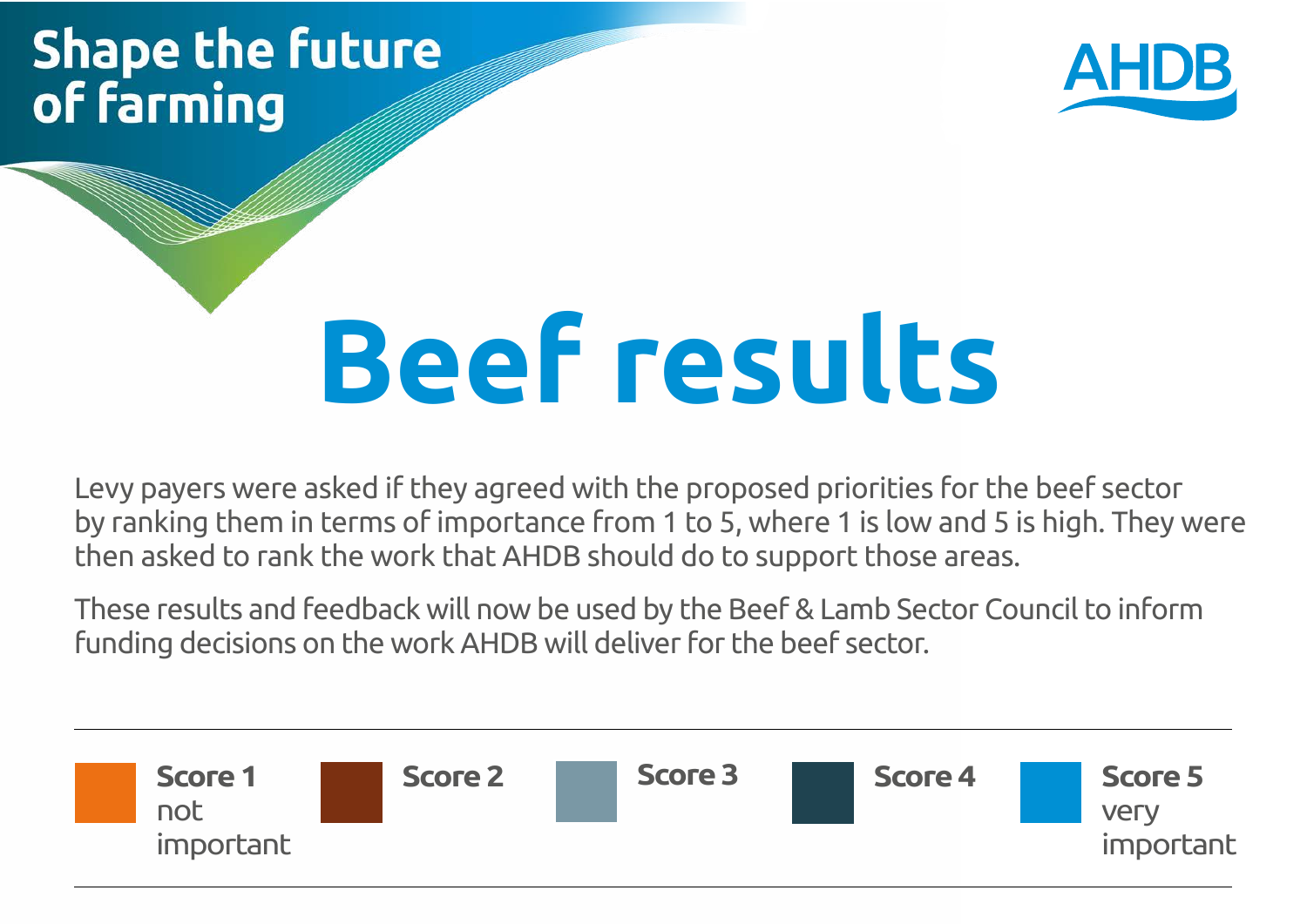

\* Weighted scores are based on number of beef cattle kept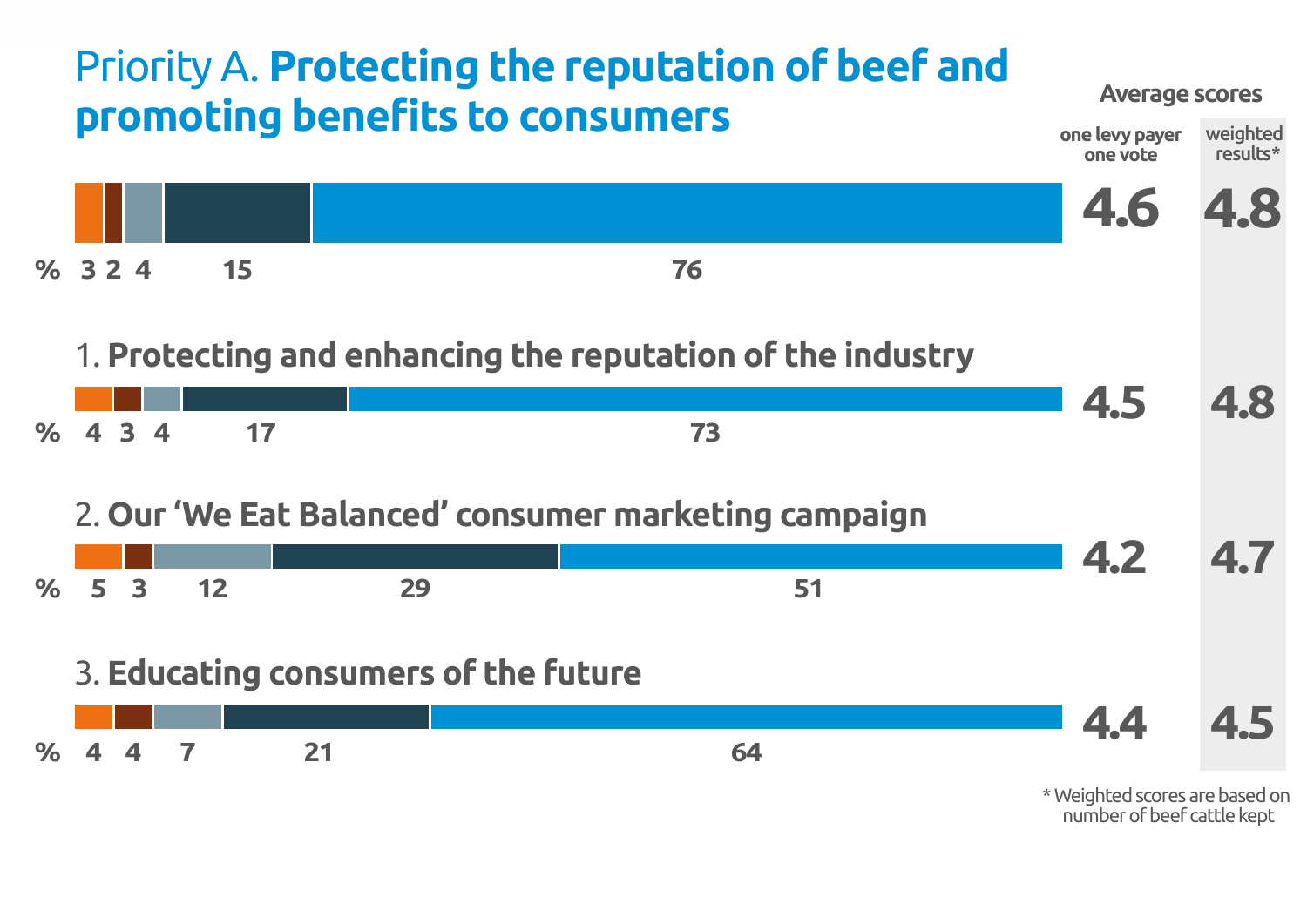# Priority B. **Support farmers to remain viable despite changes to farm support, profitability and productivity challenges**

#### **Average scores**



number of beef cattle kept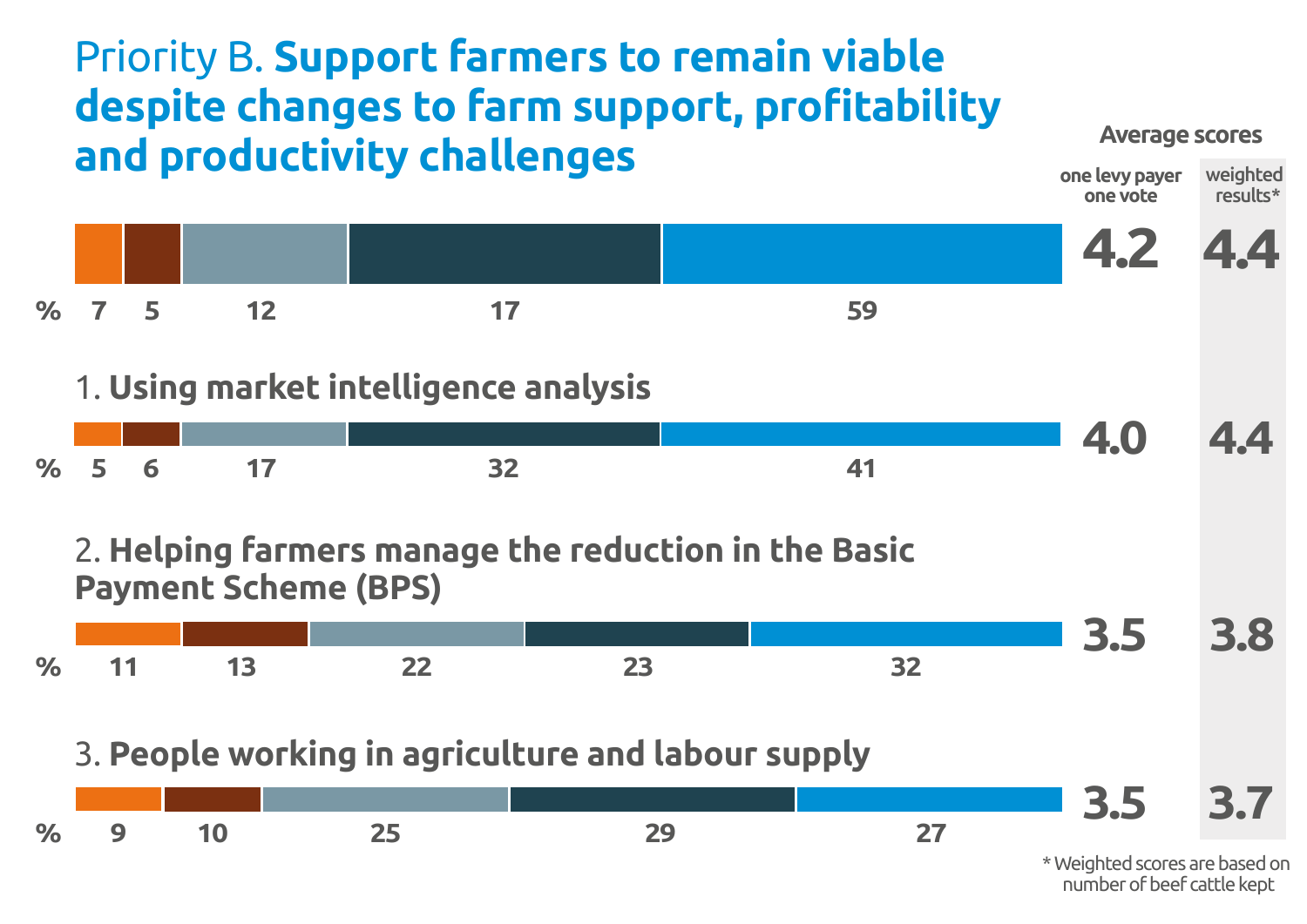### Priority C. **Support farmers to be competitive while driving the highest standards of animal health and welfare, and reducing their environmental footprint**



#### 1. **Supporting the beef industry to deliver environmental improvement**



#### 2. **Improving animal health and welfare**



# 3. **Livestock genetics**

**% 8 9 24 28 32**

\* Weighted scores are based on number of beef cattle kept

**3.7 3.8**

**onelevy payer**

**Average scores**

weighted